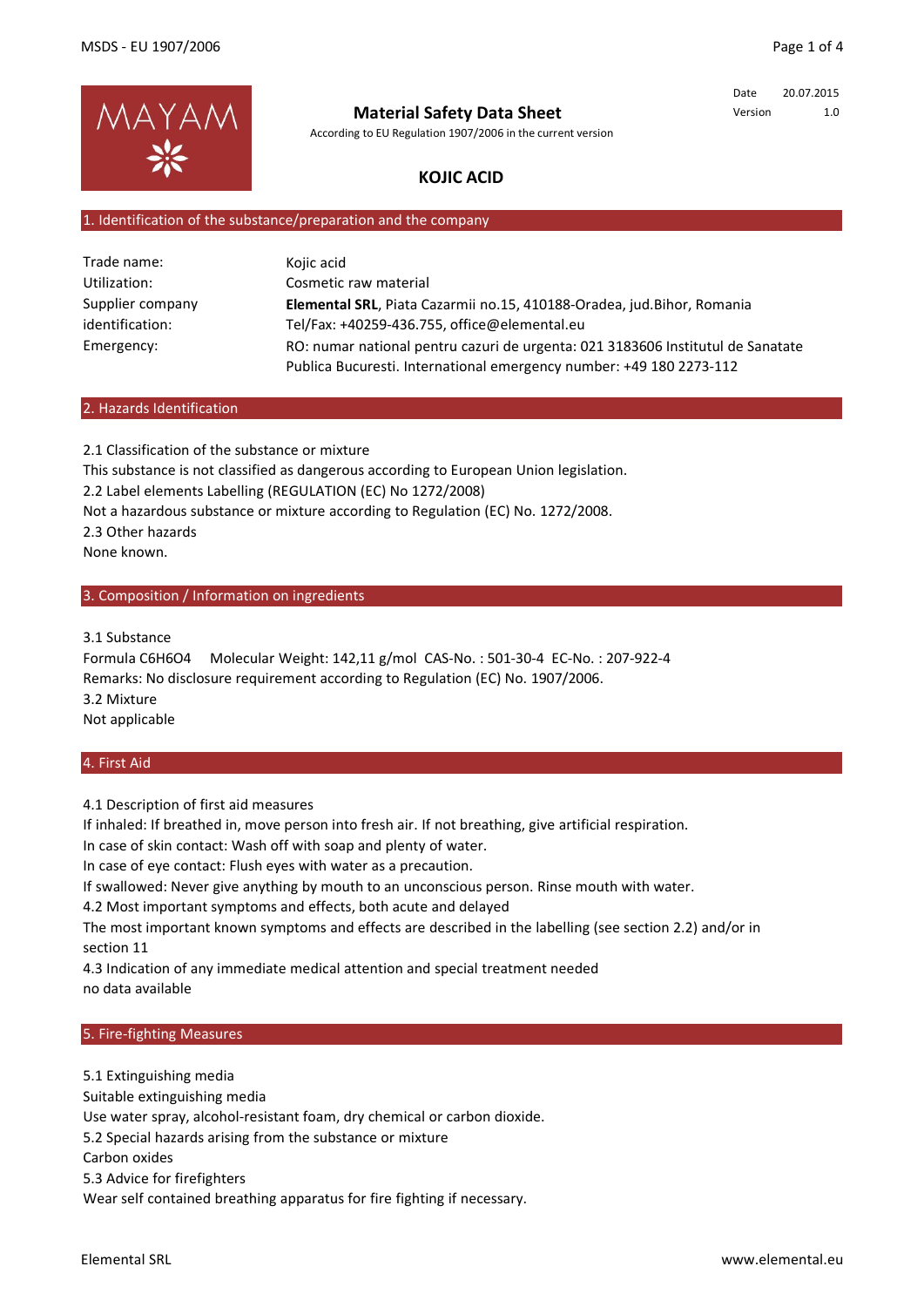

# **Material Safety Data Sheet**

According to EU Regulation 1907/2006 in the current version

Date 20.07.2015 Version 1.0

# **KOJIC ACID**

5.4 Further information no data available

#### 6. Accidental release measures:

6.1 Personal precautions, protective equipment and emergency procedures

Avoid dust formation. Avoid breathing vapours, mist or gas.

For personal protection see section 8.

6.2 Environmental precautions

Do not let product enter drains.

6.3 Methods and materials for containment and cleaning up

Sweep up and shovel. Keep in suitable, closed containers for disposal.

6.4 Reference to other sections

For disposal see section 13.

## 7. Handling and Storage

7.1 Precautions for safe handling

Provide appropriate exhaust ventilation at places where dust is formed.

For precautions see section 2.2.

7.2 Conditions for safe storage, including any incompatibilities

Store in cool place. Keep container tightly closed in a dry and well-ventilated place.

7.3 Specific end use(s)

A part from the uses mentioned in section 1 no other specific uses are stipulated

## 8. Exposure Controls and Personal Protection

8.1 Control parameters

Components with workplace control parameters

8.2 Exposure controls

Appropriate engineering controls

General industrial hygiene practice.

Personal protective equipment



Eye/face protection: Use equipment for eye protection tested and approved under appropriate government standards such as NIOSH (US) or EN 166(EU).

Skin protection: Handle with gloves. Gloves must be inspected prior to use. Use proper glove removal technique (without touching glove's outer surface) to avoid skin contact with this product. Dispose of contaminated gloves after use in accordance with applicable laws and good laboratory practices. Wash and dry hands.

Body Protection: Choose body protection in relation to its type, to the concentration and amount of dangerous substances, and to the specific work-place. The type of protective equipment must be selected according to the concentration and amount of the dangerous substance at the specific workplace.

Respiratory protection: Respiratory protection is not required. Where protection from nuisance levels of dusts are desired, use dust masks. Use respirators and components tested and approved under appropriate government standards such as NIOSH (US) or CEN (EU).

Control of environmental exposure: Do not let product enter drains.

9. Physical and Chemical Properties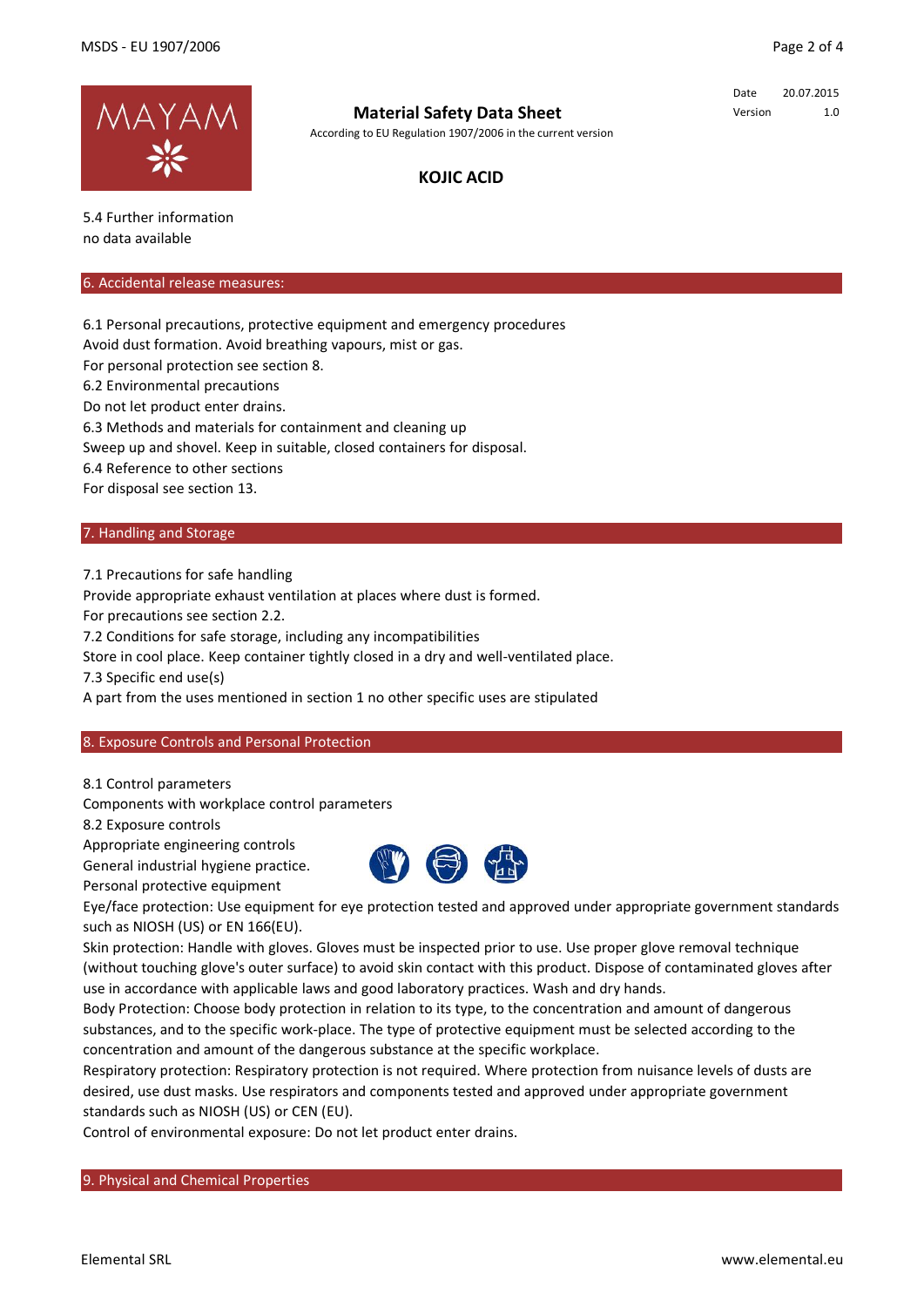

# **Material Safety Data Sheet**

According to EU Regulation 1907/2006 in the current version

Date 20.07.2015 Version 1.0

## **KOJIC ACID**

| Appearance:                | powder, crystaline           |
|----------------------------|------------------------------|
| Colour:                    | off-white                    |
| Odour:                     | odourless                    |
| pH:                        | no data available            |
| Bulk density:              | no data available            |
| Melting point:             | 152 - 156 °C - lit.          |
| Boiling point & range:     | no data available            |
| Flash point:               | not applicable               |
| Solubility:                | in water                     |
| Density:                   | no data available            |
| Vapour pressure:           | no data available            |
| Flamability:               | the product is not flammable |
| Explosion limit:           | not classified as explosive  |
| Decomposition temperature: | no data available            |

## 10. Stability and Reactivity

10.1 Reactivity: no data available 10.2 Chemical stability: Stable under recommended storage conditions. 10.3 Possibility of hazardous reactions: no data available 10.4 Conditions to avoid: no data available 10.5 Incompatible materials: Strong acids, Strong bases 10.6 Hazardous decomposition products: Other decomposition products - no data available. In the event of fire: see section 5

#### 11. Toxicological Information

11.1 Information on toxicological effects Acute toxicity LD50 Intraperitoneal - mouse - 250 mg/kg Skin corrosion/irritation: no data available Serious eye damage/eye irritation: no data available Respiratory or skin sensitisation: no data available Germ cell mutagenicity: Histidine reversion (Ames) Hamster - ovary. Sister chromatid exchange. Carcinogenicity Carcinogenicity - rat - Oral Tumorigenic:Equivocal tumorigenic agent by RTECS criteria. Endocrine:Tumors. IARC: 3 - Group 3: Not classifiable as to its carcinogenicity to humans (5-Hydroxy-2-hydroxymethyl-4-pyrone) Reproductive toxicity: no data available Specific target organ toxicity - single exposure: no data available Specific target organ toxicity - repeated exposure: no data available Aspiration hazard: no data available

#### 12. Ecological Information

12.1 Toxicity: no data available

12.2 Persistence and degradability: no data available